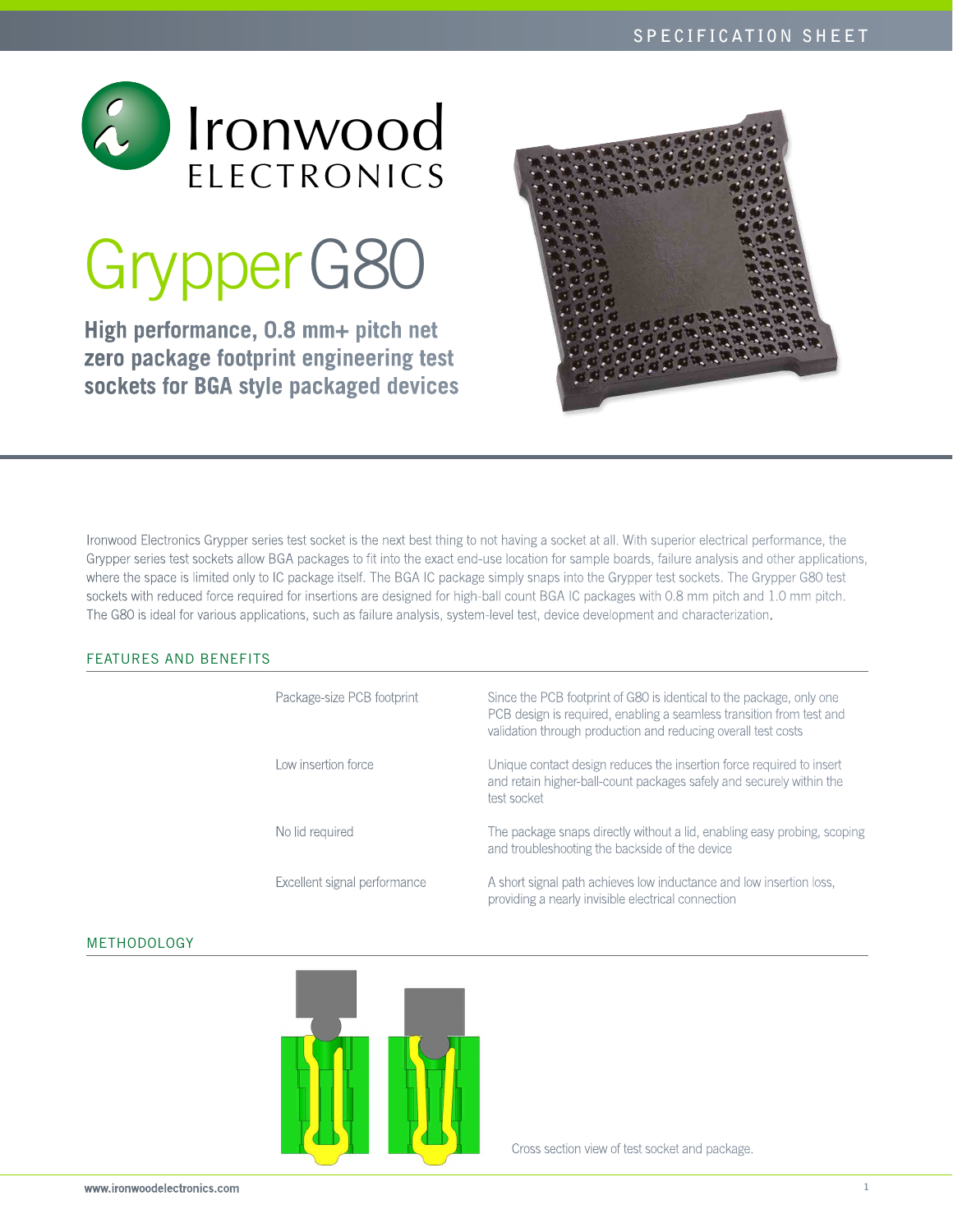

| Pitch (mm) | Ball Diameter* (mm) | <b>Ball Exposure</b> |  |
|------------|---------------------|----------------------|--|
| 0.8        | $0.45 \pm 0.05$     | $0.30$ min           |  |
| 0.8        | $0.50 + 0.05$       | 0.325 min            |  |
| 0.8        | $0.55 + 0.05$       | $0.35$ min           |  |
|            | $0.60 \pm 0.05$     | 0.375 min            |  |
|            | $0.65 \pm 0.05$     | $0.40$ min           |  |
|            |                     |                      |  |

\*Standard designs available. Contact Ironwood Electronics for designs for other dimensions.

# test socket description

The Grypper technology uses a high-frequency beam contact. The design allows the Grypper beam to snap onto the contact, while removing oxides, resulting in reliable test results. The G80, with its single beam and reduced insertion force, is ideal for high-ball count BGA IC packages.

### Electrical SPECIFICATIONS

| P2A** Configuration              | 0.8 mm Pitch, 0.5 mm Ball* | 1.0 mm Pitch, 0.5 mm Ball |
|----------------------------------|----------------------------|---------------------------|
| Loop inductance                  | $0.90$ nH                  | $1.19$ nH                 |
| Self inductance                  | $0.61$ nH                  | $0.80$ nH                 |
| Mutual inductance                | $0.080$ nH                 | $0.090$ nH                |
| Capacitance                      | $0.224$ pF                 | $0.195$ pF                |
| Mutual capacitance               | $0.028$ pF                 | $0.023$ pF                |
| S <sub>21</sub> Insertion loss   | $-1$ dB @ 22 GHz           | $-1$ dB @ 30.8 GHz        |
| S11 Return loss                  | $-20$ dB @ 6.5 GHz         | $-20$ dB @ 2.0 GHz        |
| S41 Crosstalk (GSSG)             | -20 dB @ 5.0 GHz           | $-20$ dB @ 3.2 GHz        |
| Impedance                        | $63.4\Omega$               | $78\Omega$                |
| Time delay                       | 15.0 <sub>ps</sub>         | 16.0 <sub>ps</sub>        |
| <b>Current Carrying Capacity</b> | 2 A                        | 2A                        |
| <b>CRES</b>                      | $< 50 \text{ m}\Omega$     | $< 50 \text{ m}\Omega$    |

\* Specification based on lab measurements. Contact factory for additional electrical reports on other pitches and ball sizes.

\*\*P2A refers to the standard GSG, one signal contact with two ground contacts, one on either side of the signal.

| P8A* configuration               | 0.8 mm Pitch, 0.5 mm Ball | 1.0 mm Pitch, 0.5 mm Ball |
|----------------------------------|---------------------------|---------------------------|
| Loop inductance                  | $0.75$ nH                 | $0.88$ nH                 |
| Self inductance                  | $0.61$ nH                 | $0.80$ nH                 |
| Capacitance                      | $0.300$ pF                | $0.263$ pF                |
| S21 Insertion loss               | $-1$ dB $>$ 40 GHz        | $-1$ dB $>$ 40 GHz        |
| S11 Return loss                  | -20 dB @ 18 GHz           | $-20$ dB @ 6.0 GHz        |
| Impedance                        | $50\,\Omega$              | $58\Omega$                |
| Time delay                       | 13.9 <sub>ps</sub>        | 14.3 <sub>ps</sub>        |
| <b>Current Carrying Capacity</b> | 2 A                       | 2A                        |
| <b>CRES</b>                      | $< 50$ m $\Omega$         | $< 50 \text{ m}\Omega$    |

\*P8A refers to one signal contact surrounded by eight ground contacts.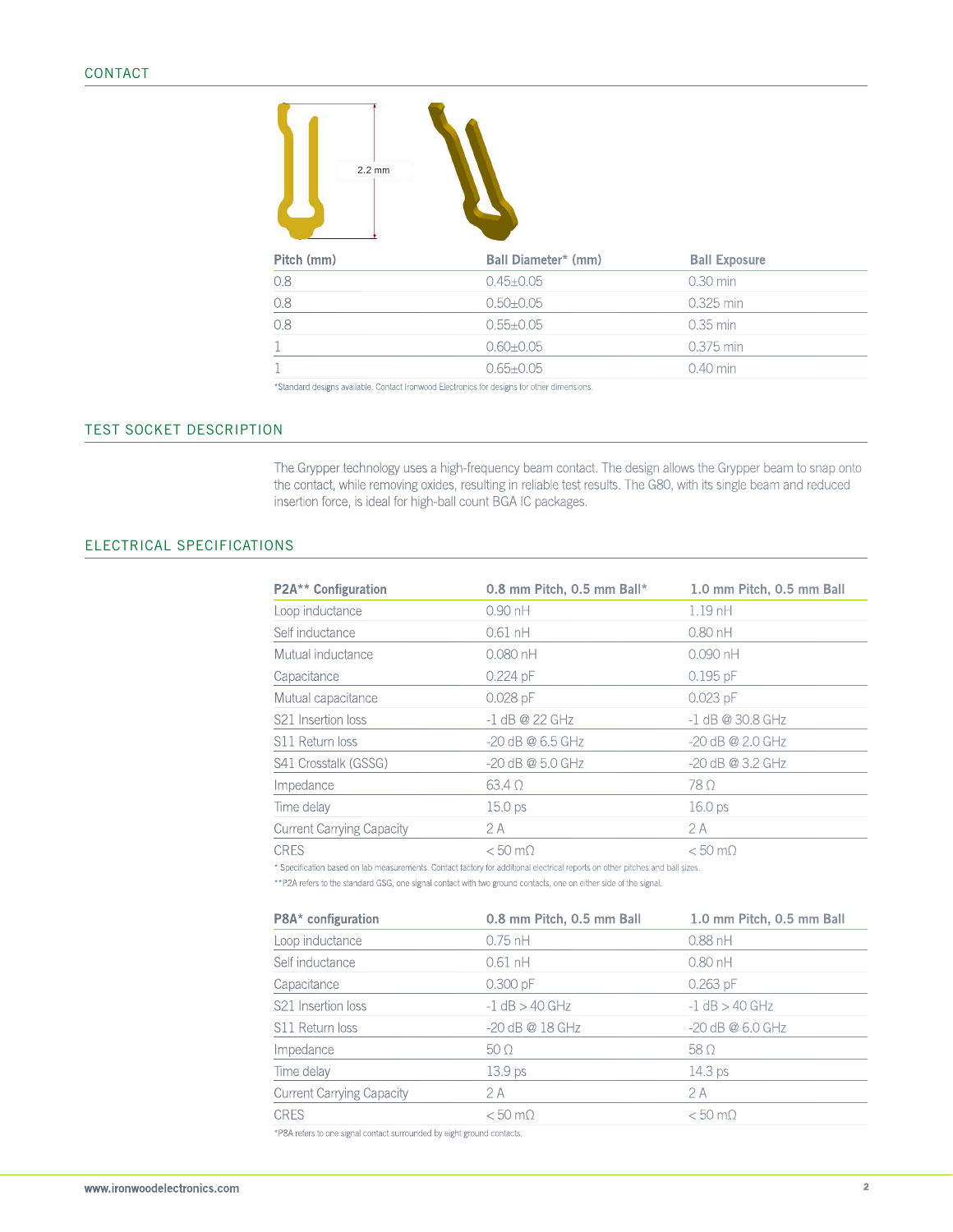| Contactor life                                                                | 50 insertions      |
|-------------------------------------------------------------------------------|--------------------|
| Insertion Force*                                                              | 40 grams / contact |
| Contact Length                                                                | $2.2 \text{ mm}$   |
| *Insertion force based on 0.8 mm pitch, 0.45 mm diameter SAC 305 solder balls |                    |

\*Insertion force based on 0.8 mm pitch, 0.45 mm diameter SAC 305 solder balls.

# MATERIAL SPECIFICATIONS

| Contact base material | Copper (Cu) alloy                    |
|-----------------------|--------------------------------------|
| Contact plating       | Gold (Au) over Nickel (Ni)           |
| Housing               | Polvimide (Cirlex <sup>®</sup> )     |
| <b>Fnvironmental</b>  | $-55^{\circ}$ C to $+155^{\circ}$ C. |

## PERFORMANCE